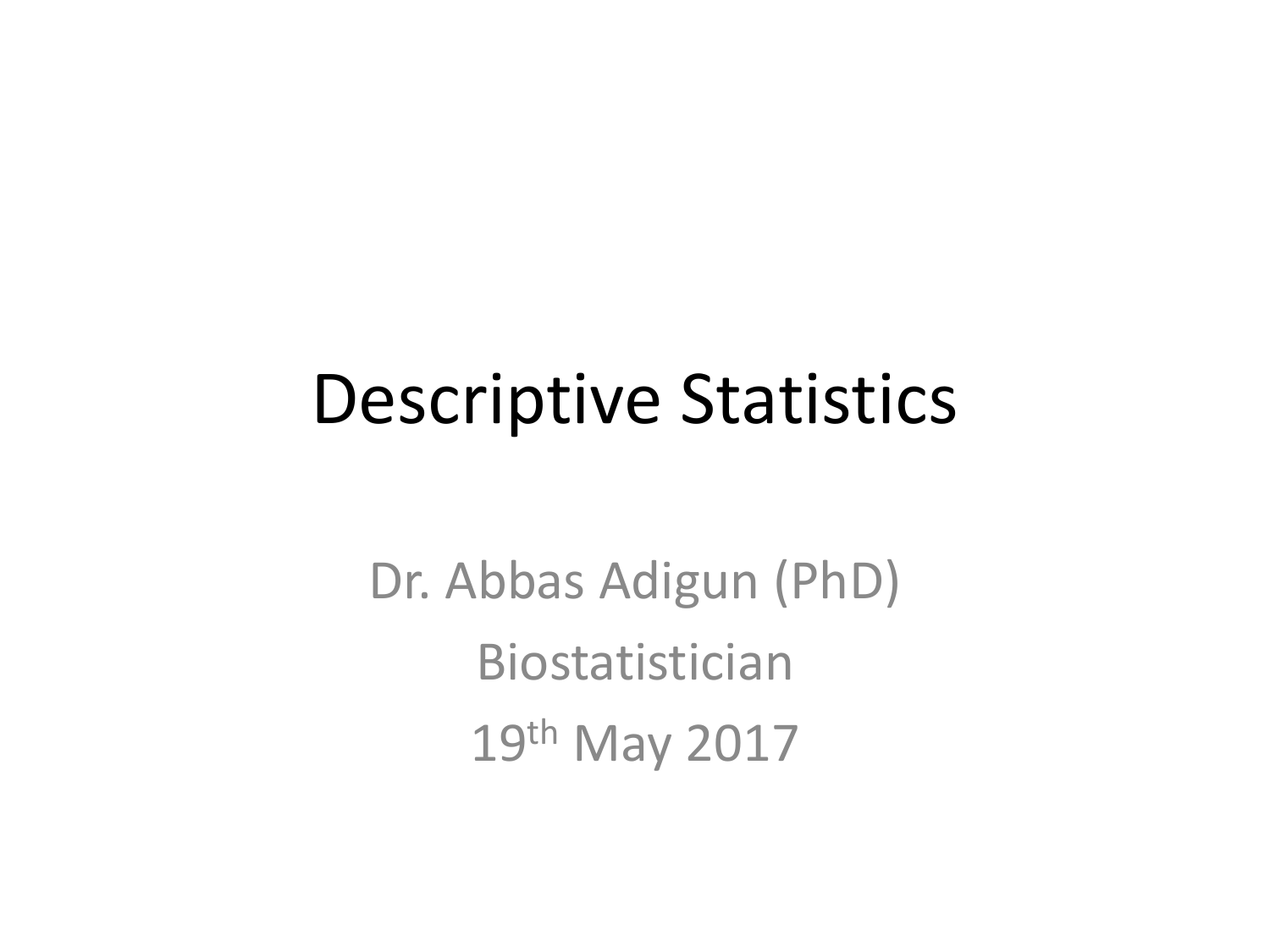#### **Descriptive statistics**

It is a series of procedures designed to illuminate the data, so that its primary characteristics and main features are revealed. it simply describe some numerical property of a set of data, with no indication on how that data relate to our hypotheses.

This may mean sorting the data by size; perhaps putting it into a table, maybe presenting it in an appropriate chart, or summarizing it numerically; and so on.

An important consideration in this process is the type of variable concerned. The data from some variables are best described with a table, some with a chart, some, perhaps, with both. With other variables, a numeric summary is more appropriate.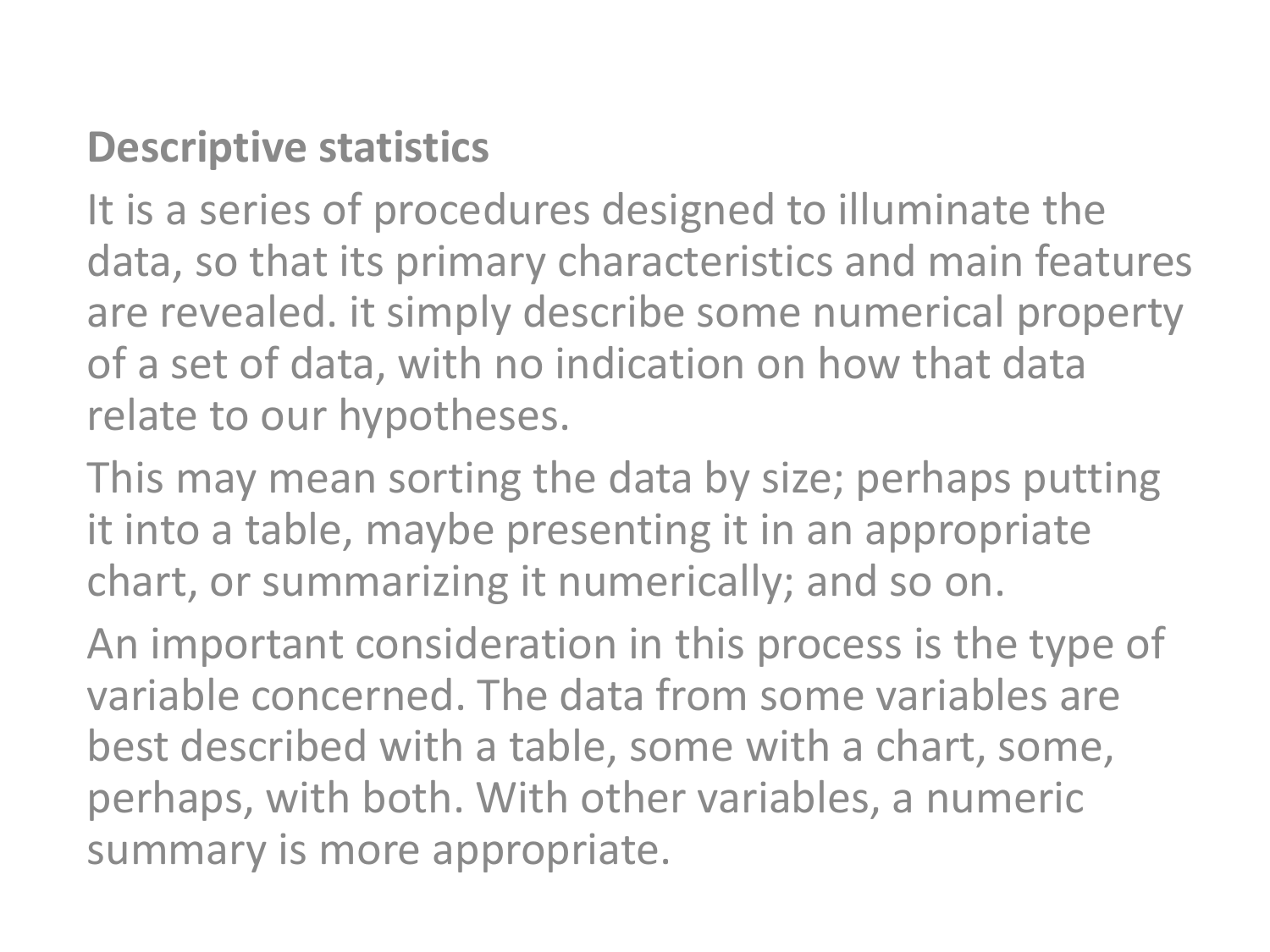Descriptive statistics are broken down into measures of central tendency, or location and measures of [variability,](http://www.investopedia.com/terms/v/variability.asp) or spread.

Measures of central tendency include the mean, median and mode, while measures of variability include the [standard deviation](http://www.investopedia.com/terms/s/standarddeviation.asp) or [variance,](http://www.investopedia.com/terms/v/variance.asp) the minimum and maximum variables, and [skewness](http://www.investopedia.com/terms/s/skewness.asp).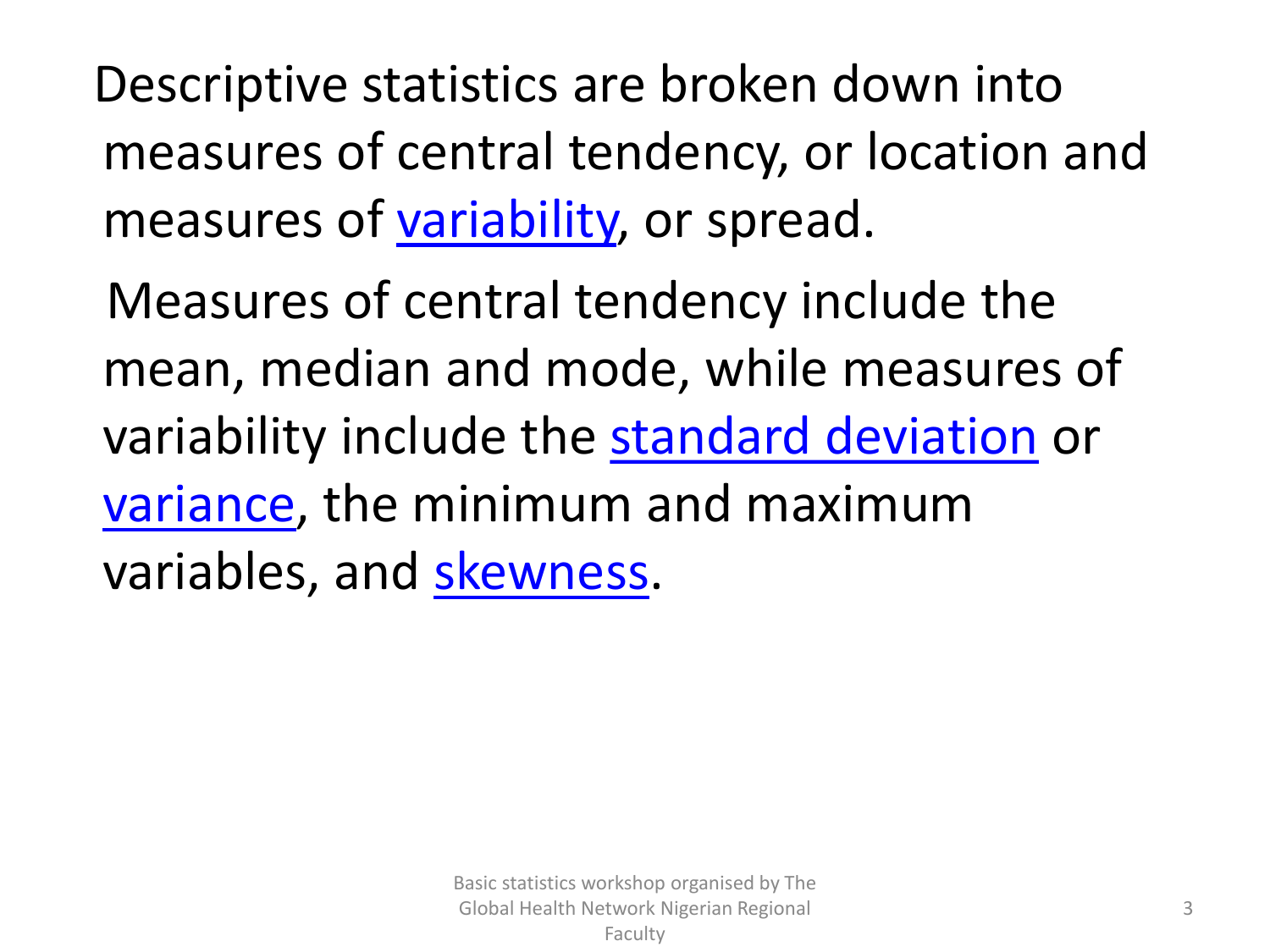All descriptive statistics, whether they be the mean, median, mode, standard deviation, kurtosis or skewness, are either measures of central tendency or measures of variability.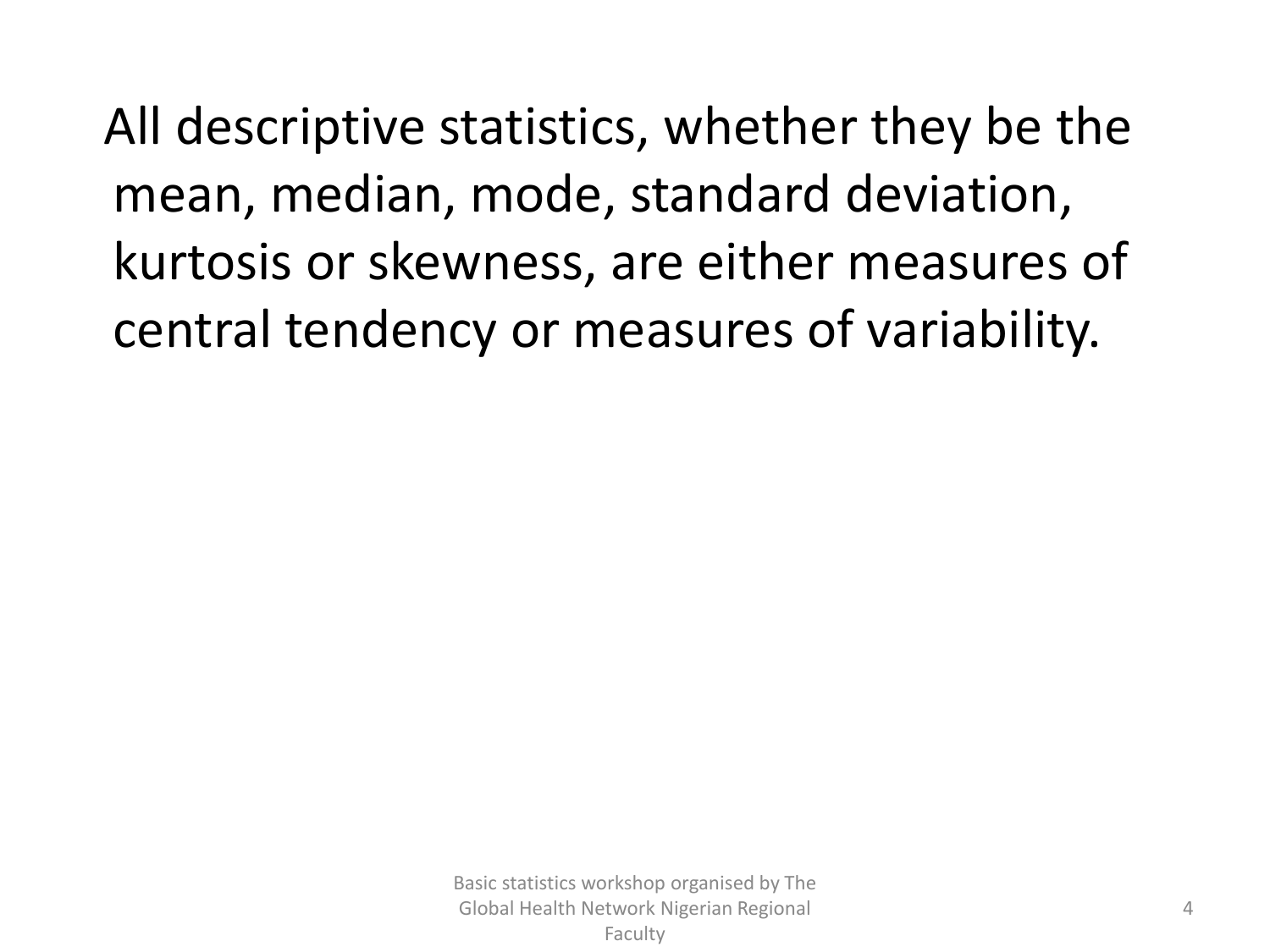# **Describing data with tables**

• **Frequency table for nominal data**

Suppose we have used 95 questionnaires to collect data, and one of the variable being the child's blood type A, B, AB and O.

- The resulting *frequency table* for the four blood type categories is shown in Table 2.1.
- As you know, the ordering of nominal categories is arbitrary, and in this example they are shown by the number of children in each – largest first.

Notice that total frequency  $(n = 95)$ , is shown at the top of the frequency column. This is helpful to any reader and is good practice.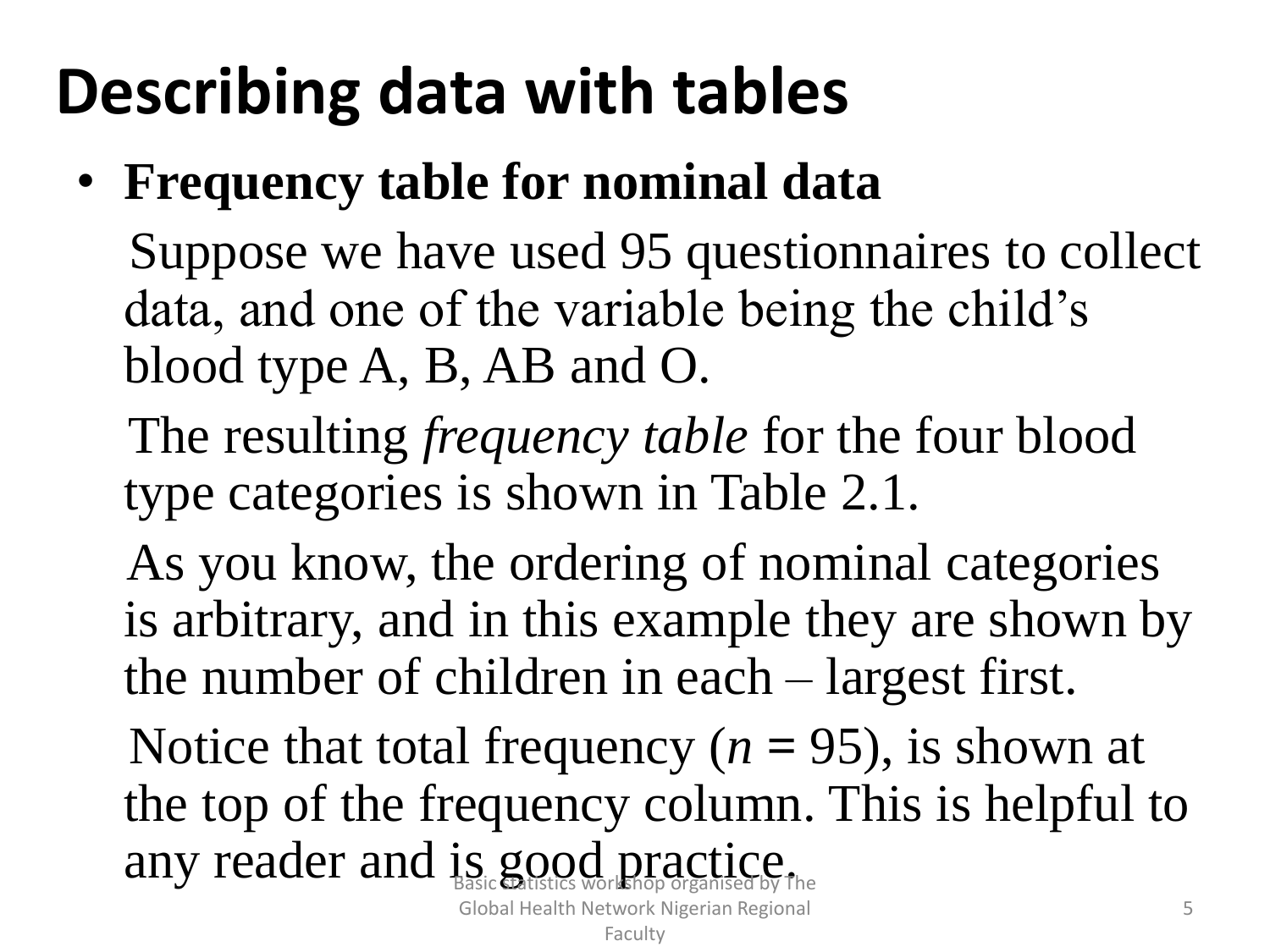**Table 2.1** Frequency table showing the distribution of blood type of the 95 children in a study.

| <b>Category (Blood group)</b> | <b>Frequency (no of children)</b> |
|-------------------------------|-----------------------------------|
| AB                            | 49                                |
|                               | 27                                |
|                               | 15                                |
|                               |                                   |

Table 2.2 Relative frequency table, showing the *percentage* of children in each blood type category

| <b>Category</b><br>(Blood group) | <b>Frequency (no of</b><br>children) | <b>Relative</b><br>frequency (% of<br>children in each<br>category) |
|----------------------------------|--------------------------------------|---------------------------------------------------------------------|
| AB                               | 49                                   | 51.6                                                                |
| A                                | 27                                   | 28.4                                                                |
| B                                | 15                                   | 15.8                                                                |
|                                  |                                      | 4.2                                                                 |

Basic statistics workshop organised by The Global Health Network Nigerian Regional Faculty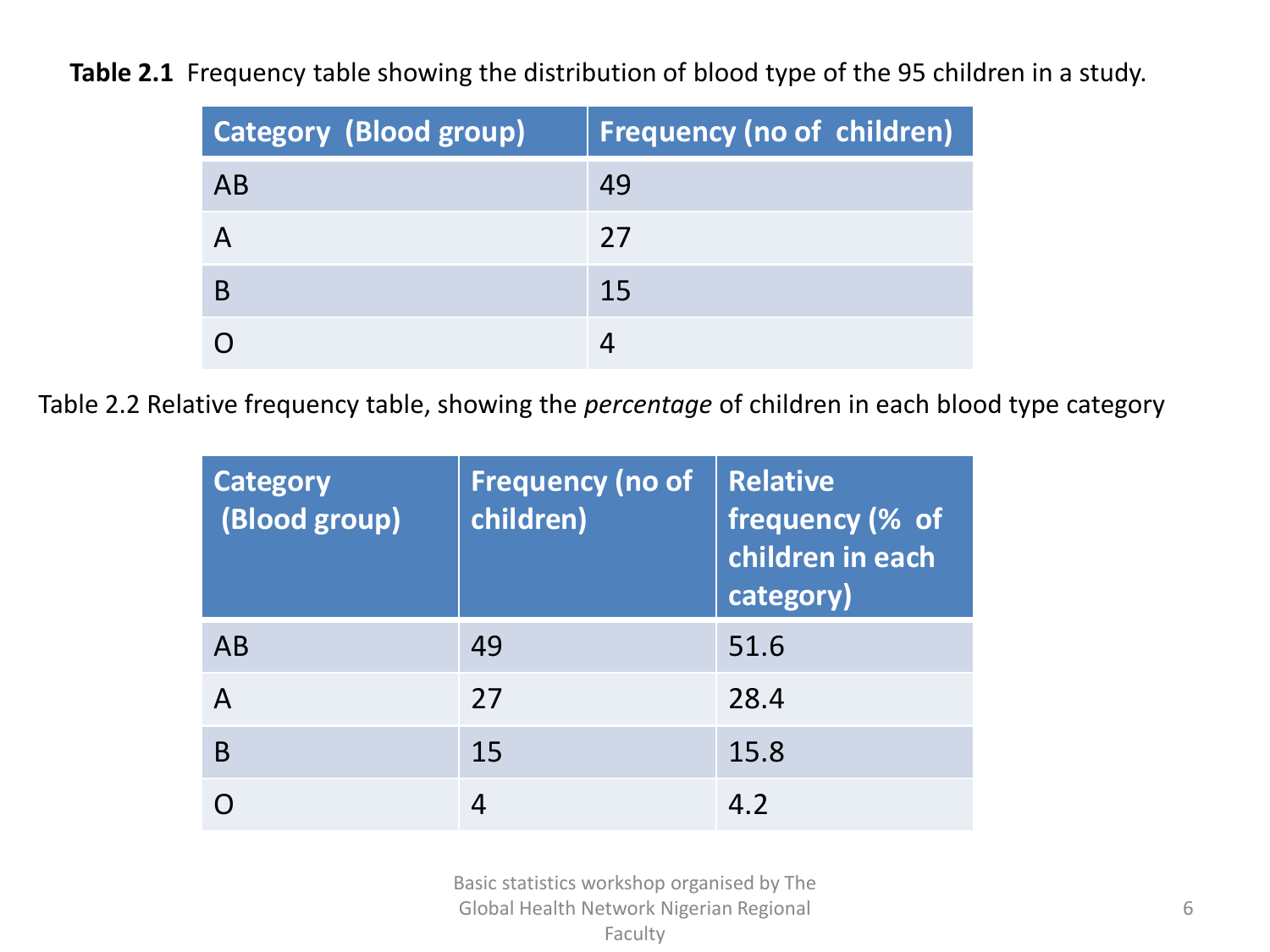**Ordinal variables – organizing the data into ordered categories**

When the variable in question is ordinal, we can allocate the data into ordered categories.

For instance, table 2.3 shows the frequency distribution for the variable, household socioeconomic status of women of child bearing age in Nigeria, obtained from malaria indicator survey data (MIS 2010). The variable has five categories as shown.

Socio-economic status is clearly an ordinal variable. It cannot be properly measured, and has no units. But the categories can be meaningfully ordered, as they have been here.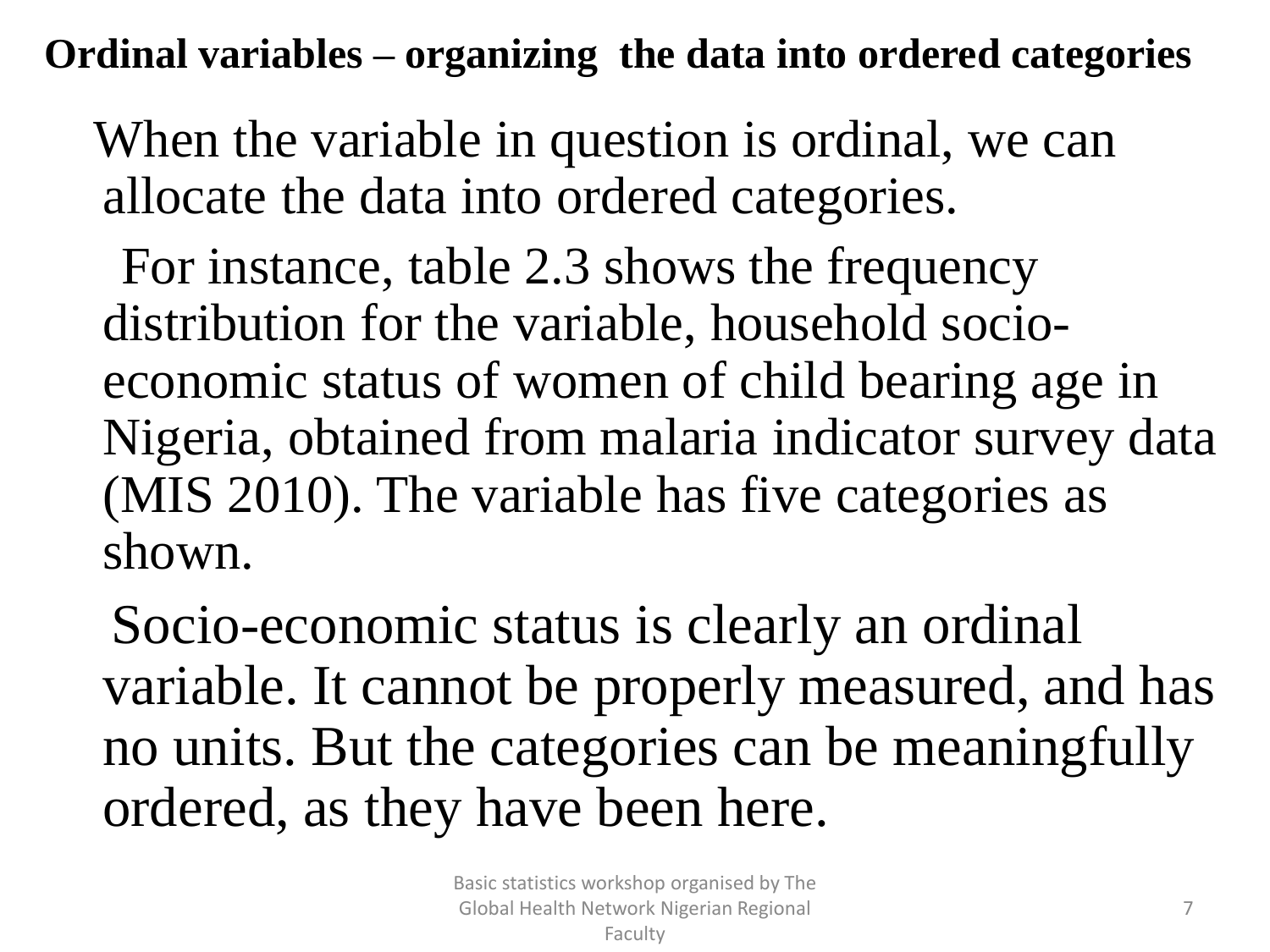| Socio-Economic status | $N = 7754$<br><b>Frequency</b> |
|-----------------------|--------------------------------|
| Poorest               | 1054                           |
| Poorer                | 1351                           |
| Middle                | 1676                           |
| Less poor             | 1844                           |
| Least poor            | 1816                           |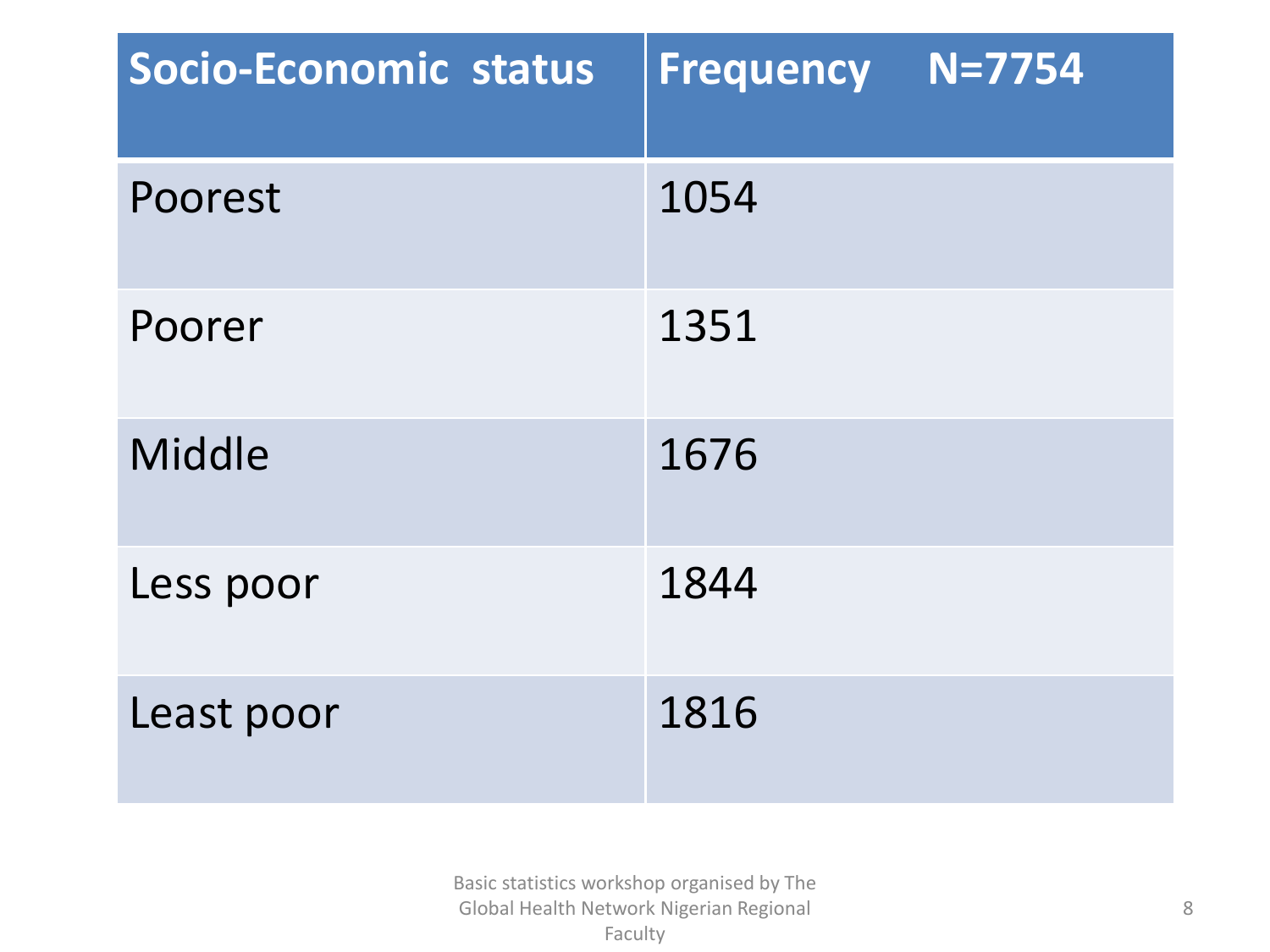#### **Continuous metric variables – organizing the data by value**

Organising raw metric *continuous* data into a frequency table is usually impractical, because there are such a large number of possible values. Indeed, there may well be no value that occurs more than once.

This means that the corresponding frequency table is likely to have a large, and thus unhelpful, number of rows.

Not of much help in uncovering any pattern in the data. The most useful approach with metric continuous data is to *group* them first, and then construct a frequency distribution of the grouped data.

Let's see how this works. The table below show some characteristic associated with 30 infants including  $birthweight.$  Basic statistics workshop organised by The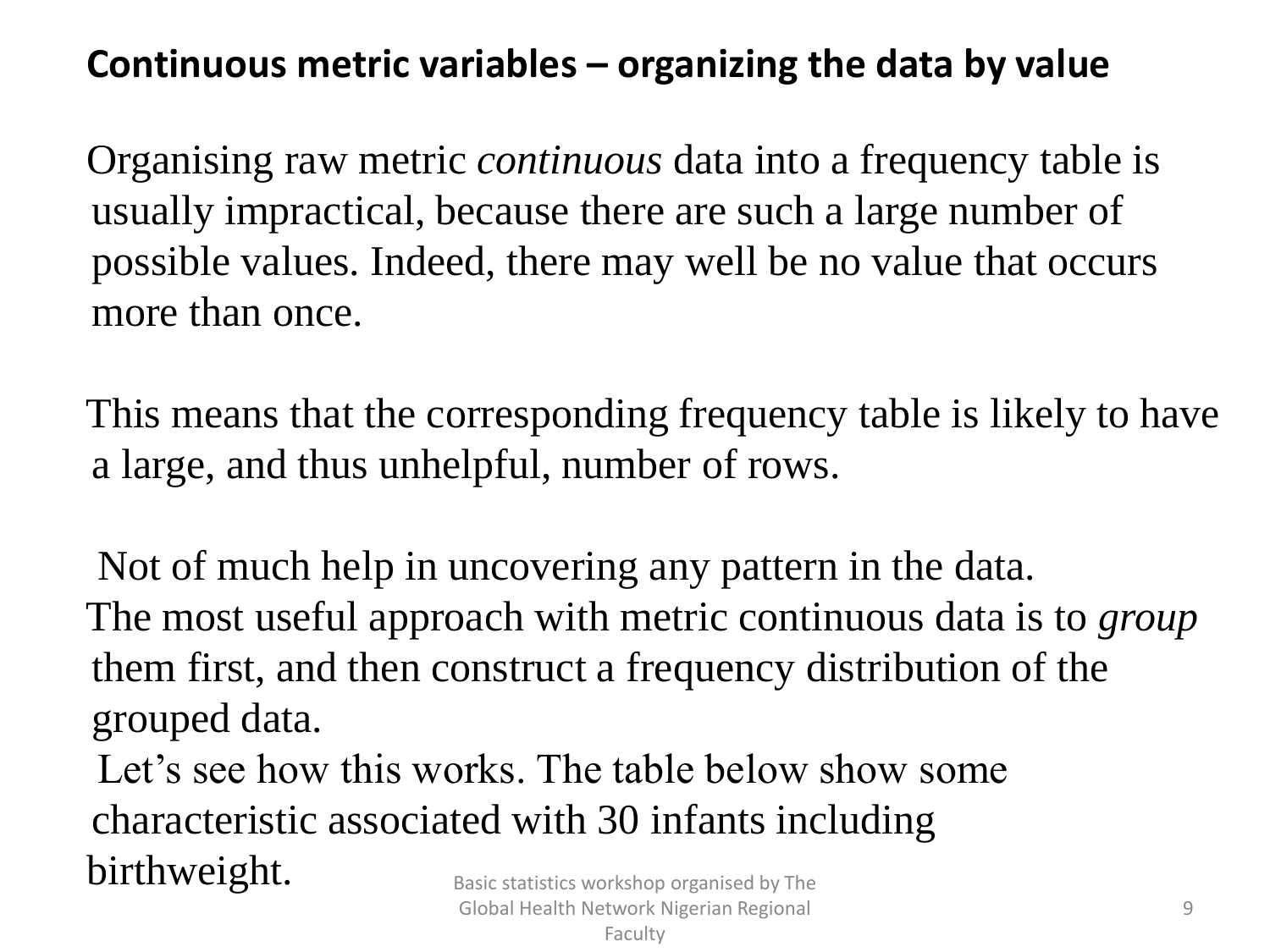# Table 2.5

| Infant ID      | <b>Birthweight</b><br>(Kg) | <b>Apgar score</b>                                                                                       | <b>Sex</b> | <b>Mother</b><br>smoked | <b>Mothers</b><br>parity |
|----------------|----------------------------|----------------------------------------------------------------------------------------------------------|------------|-------------------------|--------------------------|
| $\mathbf{1}$   | 3710                       | 8                                                                                                        | m          | no                      | $\mathbf{1}$             |
| $\overline{2}$ | 3650                       | $\overline{7}$                                                                                           | f          | no                      | $\mathbf{1}$             |
| 3              | 4490                       | 8                                                                                                        | m          | no                      | $\mathbf{0}$             |
| $\overline{4}$ | 3421                       | 6                                                                                                        | f          | yes                     | $\mathbf{1}$             |
| 5              | 3399                       | 6                                                                                                        | f          | no                      | $\overline{2}$           |
| 6              | 4094                       | 9                                                                                                        | m          | no                      | 3                        |
| $\overline{7}$ | 4006                       | 8                                                                                                        | m          | no                      | $\overline{0}$           |
| 8              | 3287                       | 5                                                                                                        | f          | yes                     | 5                        |
| 9              | 3594                       | $\overline{7}$                                                                                           | f          | no                      | $\overline{2}$           |
| 10             | 4206                       | 9                                                                                                        | m          | no                      | $\overline{4}$           |
| 11             | 3508                       | $\overline{7}$                                                                                           | f          | no                      | $\overline{0}$           |
| 12             | 4010                       | 8                                                                                                        | m          | no                      | $\overline{2}$           |
| 13             | 3896                       | 8                                                                                                        | m          | no                      | $\overline{0}$           |
| 14             | 3800                       | Basi <sup>8</sup> statistics workshop <i>brganised</i> by The<br>Global Health Network Nigerian Regional |            | no                      | $\boldsymbol{0}$<br>10   |

Faculty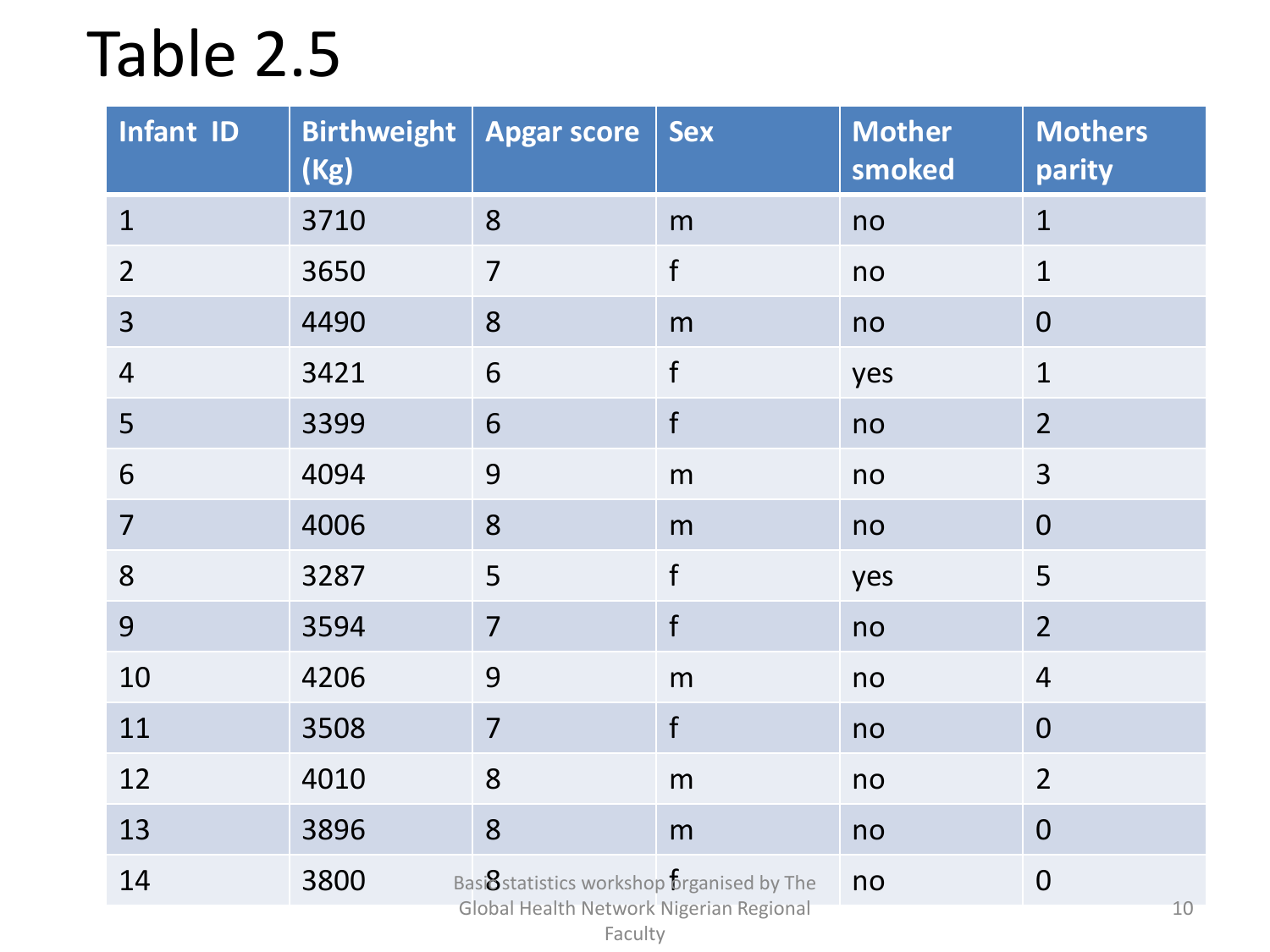| <b>15</b> | 2860 | 4                                                                                                                                                                                                 | m           | no  | $6\overline{6}$  |
|-----------|------|---------------------------------------------------------------------------------------------------------------------------------------------------------------------------------------------------|-------------|-----|------------------|
| 16        | 3798 | 8                                                                                                                                                                                                 | f           | no  | $\overline{2}$   |
| 17        | 3666 | $\overline{7}$                                                                                                                                                                                    | $\mathsf f$ | no  | $\boldsymbol{0}$ |
| 18        | 4200 | 9                                                                                                                                                                                                 | m           | yes | $\overline{2}$   |
| 19        | 3615 | $\overline{7}$                                                                                                                                                                                    | m           | no  | $\mathbf{1}$     |
| 20        | 3193 | $\overline{4}$                                                                                                                                                                                    | $\mathsf f$ | yes | $\mathbf{1}$     |
| 21        | 2994 | 5                                                                                                                                                                                                 | $\mathsf f$ | yes | $\mathbf{1}$     |
| 22        | 3266 | 5                                                                                                                                                                                                 | m           | yes | $\mathbf{1}$     |
| 23        | 3400 | 6                                                                                                                                                                                                 | $\mathsf f$ | no  | $\boldsymbol{0}$ |
| 24        | 4090 | 8                                                                                                                                                                                                 | m           | no  | 3                |
| 25        | 3303 | 6                                                                                                                                                                                                 | $\mathsf f$ | yes | $\mathbf 0$      |
| 26        | 3447 | 6                                                                                                                                                                                                 | ${\sf m}$   | yes | $\mathbf{1}$     |
| 27        | 3388 | 6                                                                                                                                                                                                 | f           | yes | $\mathbf{1}$     |
| 28        | 3613 | $\overline{7}$                                                                                                                                                                                    | m           | no  | $\mathbf{1}$     |
| 29        | 3541 | $\overline{7}$                                                                                                                                                                                    | ${\sf m}$   | no  | $\mathbf{1}$     |
| 30        | 3886 | 8<br>Basic statistics workshop organised by The<br>$\sim$ 1 $\pm$ 1 $\pm$ 1 $\pm$ 1 $\pm$ 1 $\pm$ 1 $\pm$ 1 $\pm$ 1 $\pm$ 1 $\pm$ 1 $\pm$ 1 $\pm$ 1 $\pm$ 1 $\pm$ 1 $\pm$ 1 $\pm$ 1 $\pm$ 1 $\pm$ |             | yes | $\mathbf{1}$     |

Global Health Network Nigerian Regional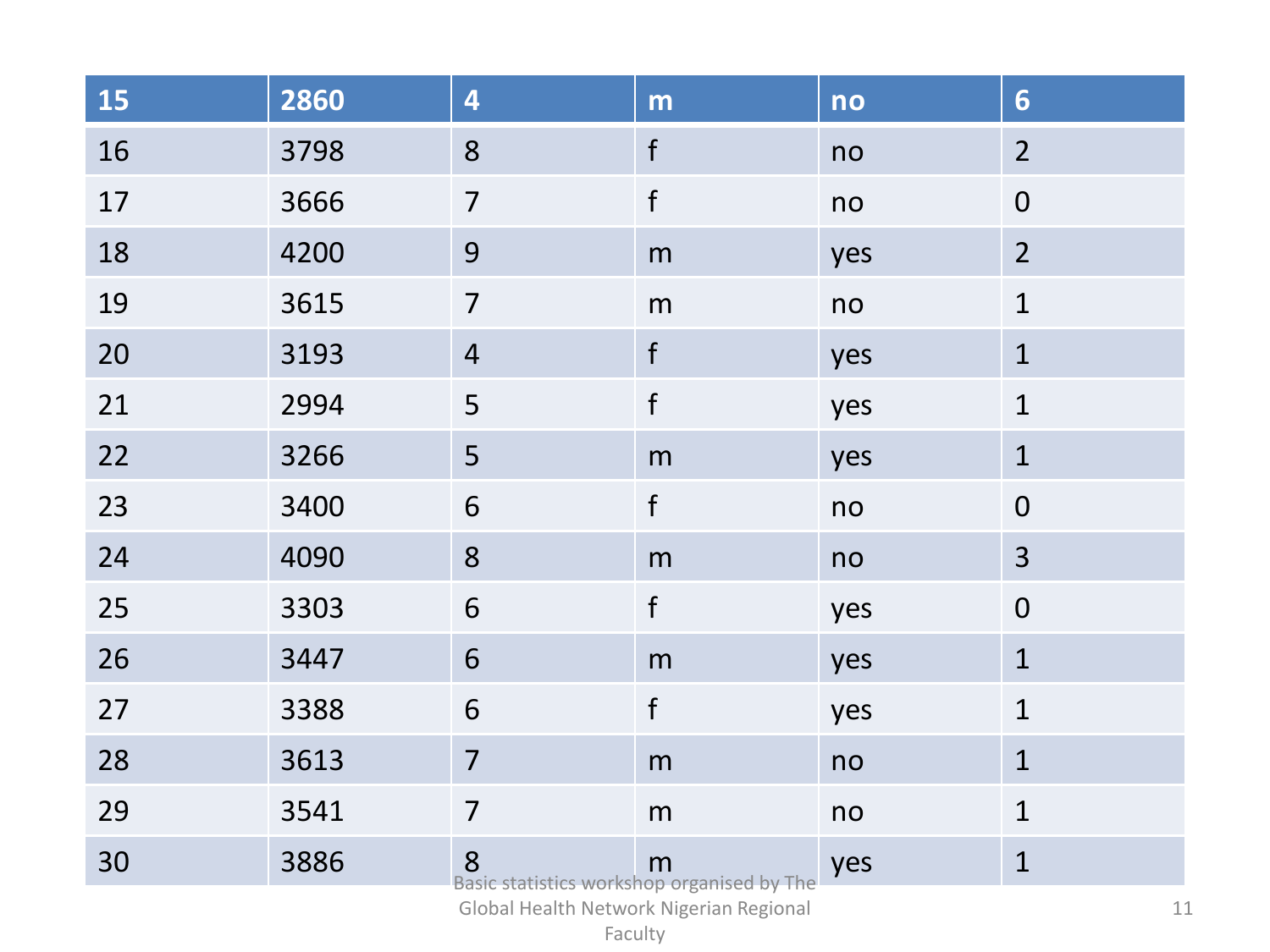Among the 30 infants there are *none* with the same birthweight, and a frequency table with 30 rows and a frequency of 1 in every row would add very little to what you already know from the raw data (apart from telling you what the minimum and maximum birth weights are).

One solution is to *group* the data into (if possible) groups of equal width, to produce a *grouped frequency distribution*.

The resulting grouped frequency table for birthweight is shown in table below. This gives us a much better idea of the data's main features than did the raw data.

For example, you can now see that most of the infants had a birthweight around the middle of the range of values, about 3600g, with progressively fewer values above and below this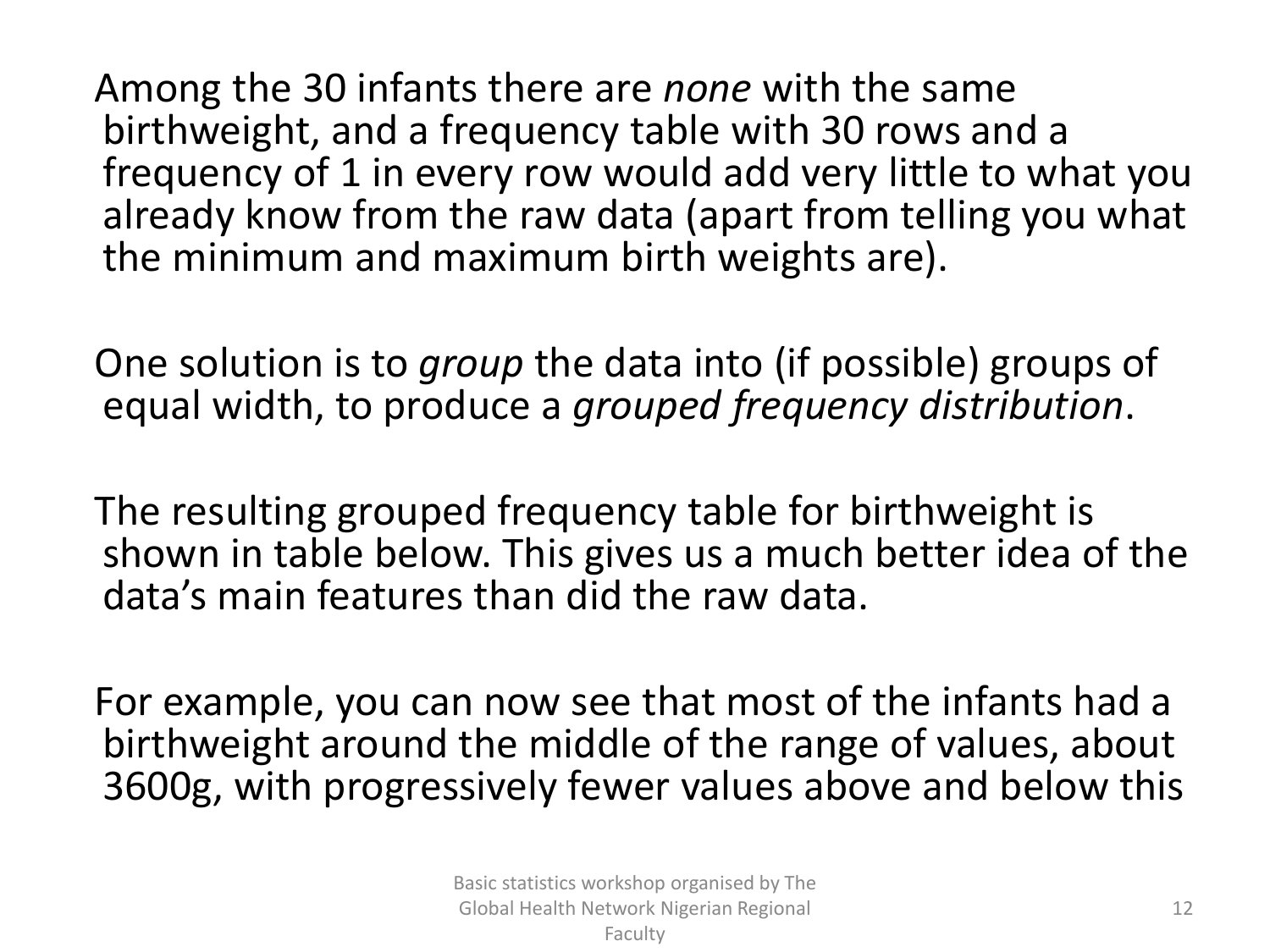The resulting grouped frequency table for birthweight is shown in table below. This gives us a much better idea of the data's main features than did the raw data. For example, you can now see that most of the infants had a birthweight around the middle of the range of values, about 3600g, with progressively fewer values above and below this.

| <b>Birthweight</b> | No of infants |
|--------------------|---------------|
| 2700 - 2999        | 2             |
| $3000 - 3299$      | 3             |
| 3300 - 3599        | 9             |
| 3600 - 3899        | 9             |
| 3900 - 4199        | 4             |
| 4200 - 4499        |               |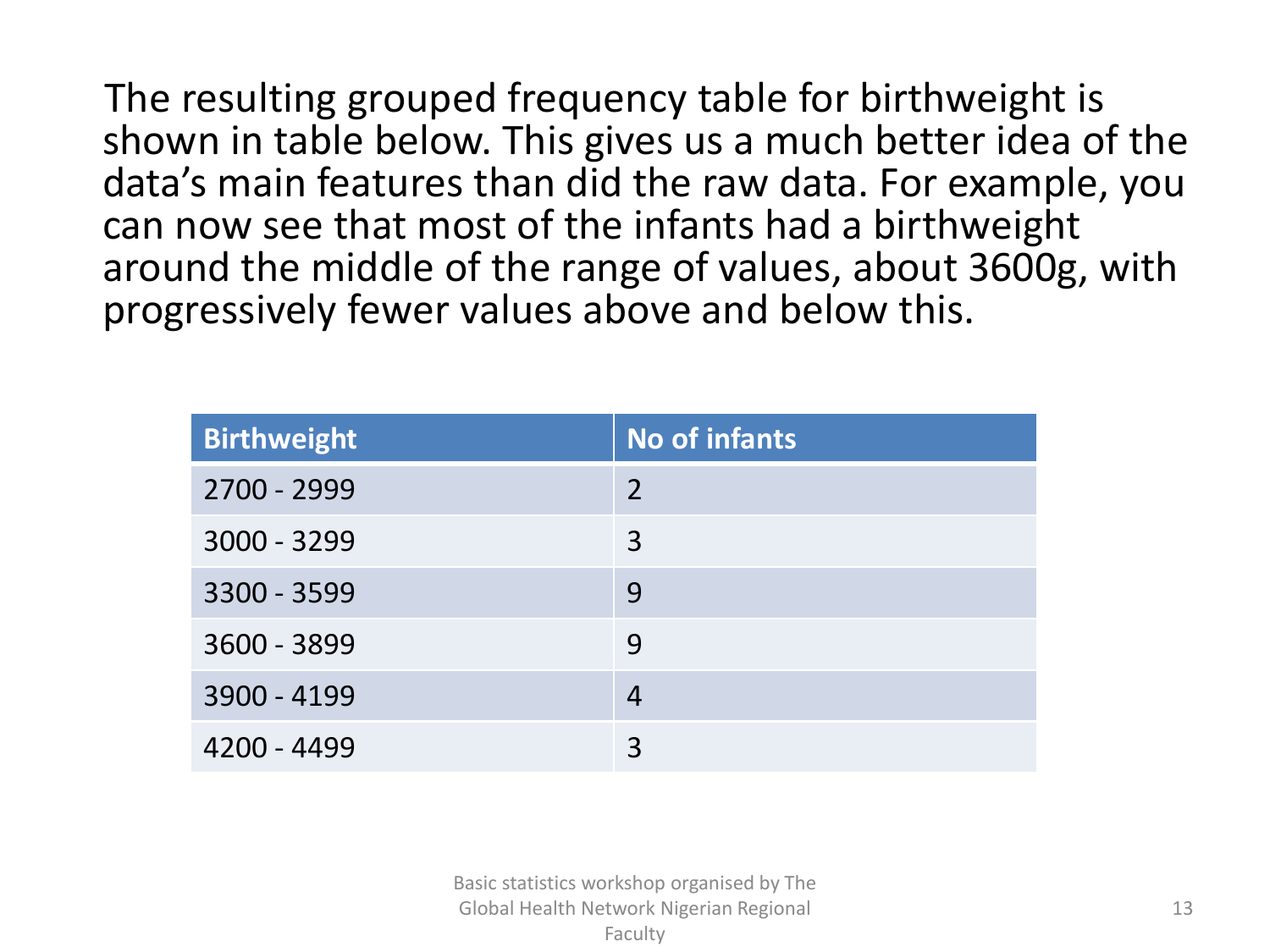## Exercise

Construct a grouped frequency table of percentage mortality using five groups. What do you observe?

| <b>% mort.</b> 15.2 31.3 14.9 16.3 19.3 18.2 20.2 12.8 14.7 29.4 21.1 20.4 13.6 |  |  |  |  |  |  |  |
|---------------------------------------------------------------------------------|--|--|--|--|--|--|--|
| ICU   14   15   16   17   18   19   20   21   22   23   24   25   26            |  |  |  |  |  |  |  |
| % mort. 22.4 14.0 14.3 22.8 26.7 18.9 13.7 17.7 27.2 19.3 16.1 13.5 11.2        |  |  |  |  |  |  |  |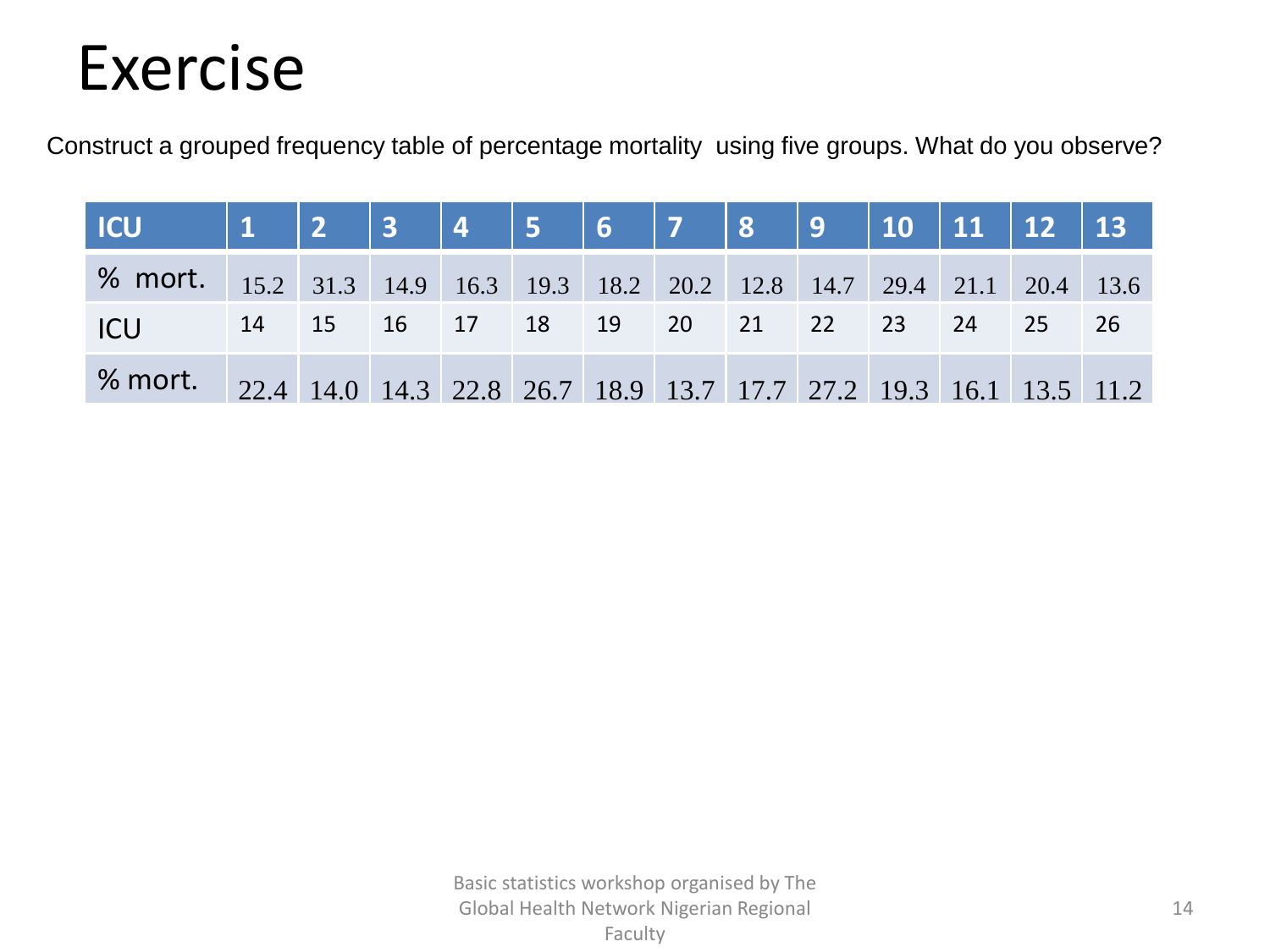### **Frequency tables with discrete metric variables**

Constructing frequency tables for metric *discrete* data is often less of a problem than with continuous metric data, because the number of possible values which the variable can take is often limited (although, if necessary, the data can be grouped in just the same way).

As an example, Table 2.8 is a frequency table showing the number of times in the past 24 hours that 53 asthmatic children used their inhaler. We can easily see that most used their inhaler once or twice. Notice the open-ended row showing that six children had used their inhaler five or more times.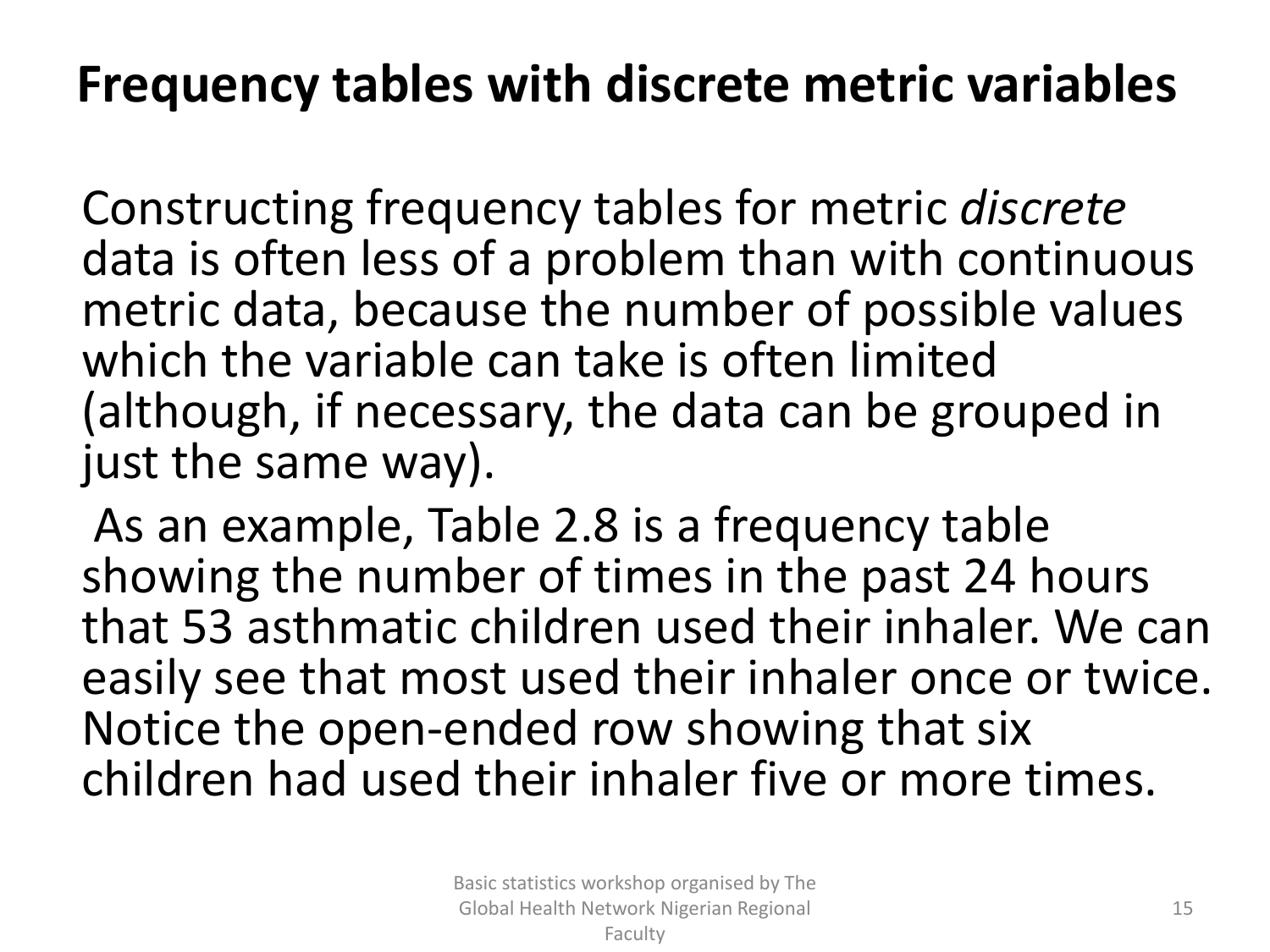## Table 2.8

| <b>Number of times</b><br>of inhalers used | <b>Frequency (No of</b><br>children) |
|--------------------------------------------|--------------------------------------|
|                                            | 6                                    |
| 1                                          | 16                                   |
| $\overline{2}$                             | 12                                   |
| 3                                          | 8                                    |
| 4                                          | 5                                    |
|                                            |                                      |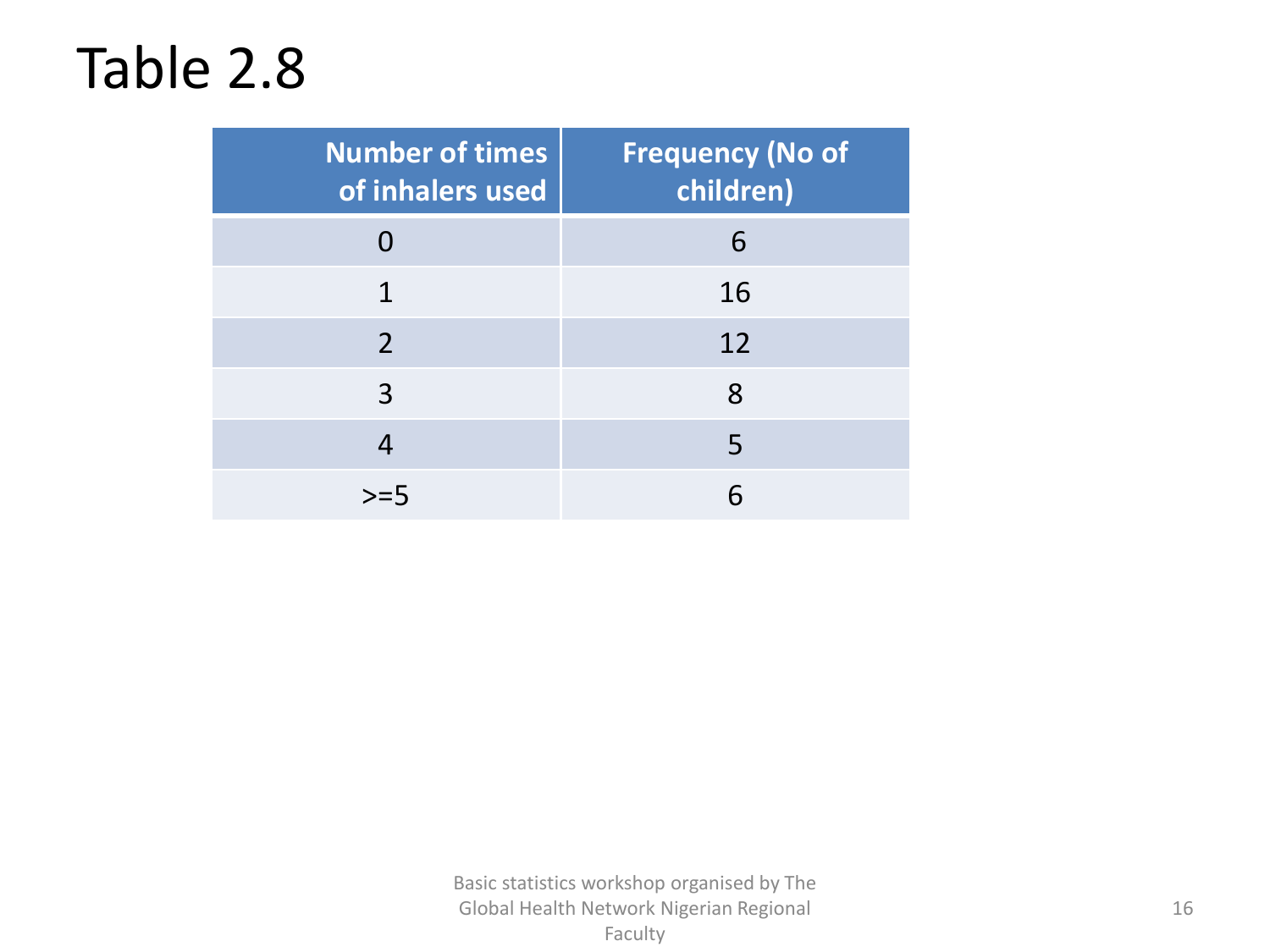## Exercise

The data below are the *parity* (the number of previous live births) of 40 women chosen at random from the 332 women in the stress and breast cancer study. (a) Construct frequency and relative frequency tables for this parity data.

| $\blacksquare$ | $\sqrt{1}$ | <b>2</b>       | $\overline{\mathbf{3}}$ | 4               | 5              | $6\phantom{1}6$ | $\overline{7}$ | 8              | 9              | <b>10</b>      | 11             | 12 | 13             | 14             | <b>15</b>      | <b>16</b>      | <b>17</b>      | 18             | 19             | 20 |
|----------------|------------|----------------|-------------------------|-----------------|----------------|-----------------|----------------|----------------|----------------|----------------|----------------|----|----------------|----------------|----------------|----------------|----------------|----------------|----------------|----|
| Parity         |            | $\overline{0}$ | $\overline{2}$          | $\overline{3}$  | $\overline{2}$ | 2               | $\overline{3}$ | $\overline{3}$ | $\theta$       | $\overline{3}$ | $\mathbf{1}$   | 2  | 8              | $\mathfrak{Z}$ | $\overline{4}$ | $\overline{2}$ | $\mathbf{1}$   | $\overline{2}$ | $\overline{2}$ | 2  |
| ID             | 21         | 22             | 23                      | -24             | 25             | 26              | 27             | 28             | 29             | 30             | 31             | 32 | 33             | - 34           | 35             | 36             | 37             | 38             | 39             | 40 |
| Parity         |            | $\overline{2}$ | $\vert 3 \vert$         | $\vert 2 \vert$ | $\overline{2}$ | $\overline{3}$  | $\overline{0}$ | $\overline{3}$ | $\overline{2}$ | $\overline{4}$ | $\overline{0}$ |    | $\mathfrak{Z}$ | 5              | $\mathbf{1}$   |                | $\overline{0}$ | $\overline{3}$ | $\overline{2}$ |    |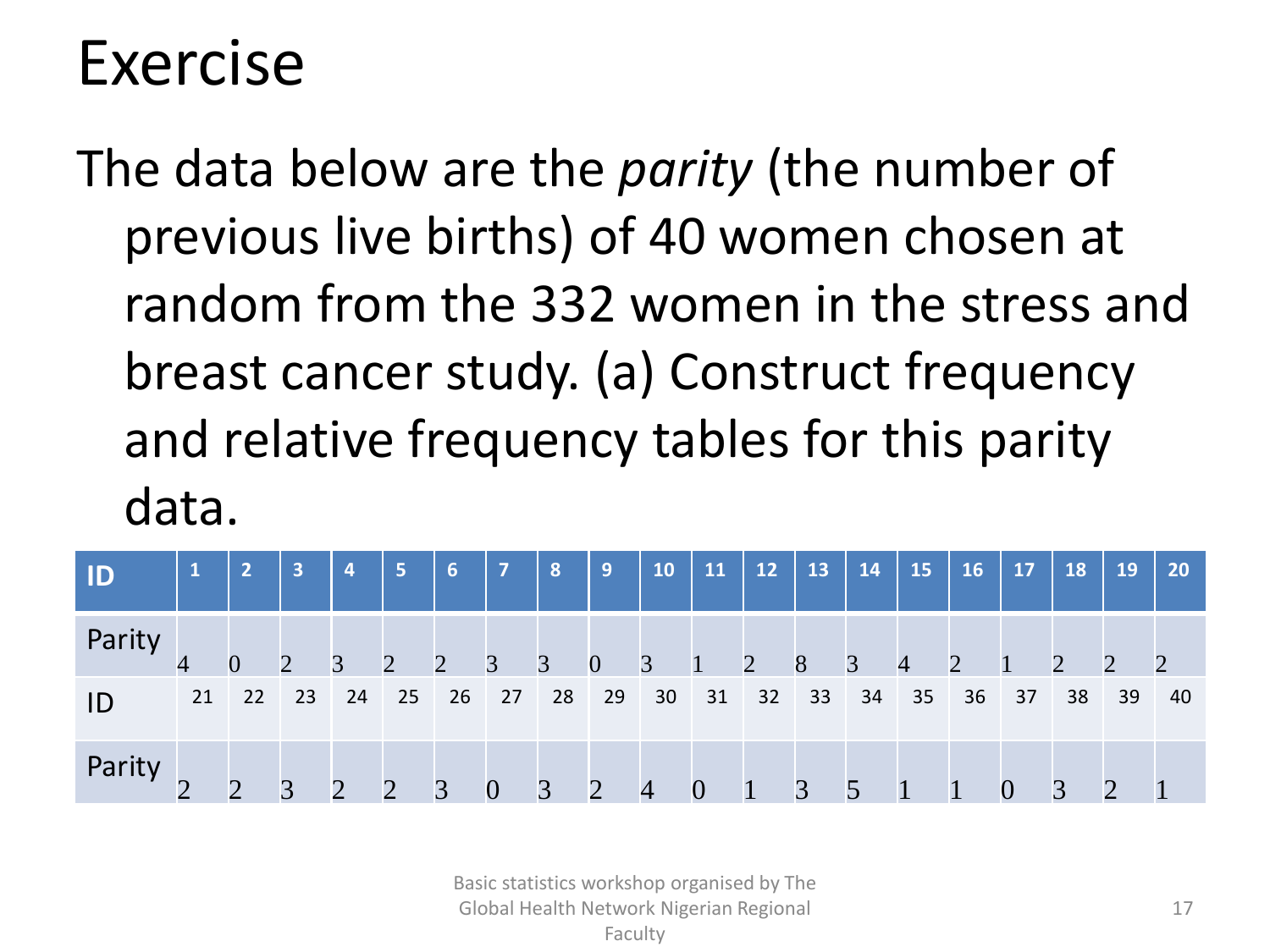## **Cross tabulation**

Each of the table describe so far only provides description on frequency distribution on single variable. Sometimes, you will want to examine the association between *two* variables, within a *single* group of individuals. This is made easy by putting the data into a table of cross-tabulations.

#### **Example**

To illustrate the idea, let's return to the 30 infants whose data is recorded in Table 2.5. Suppose you are particularly interested in a possible association between infants whose Apgar score is less than 7 (since this is an indicator for potential problems in the infant's well-being), and whether during pregnancy the mother smoked or not. Notice that we have only one group here, the 30 infants, but two sub-groups, those with an Apgar score of less than 7, and those with a score of 7 or more.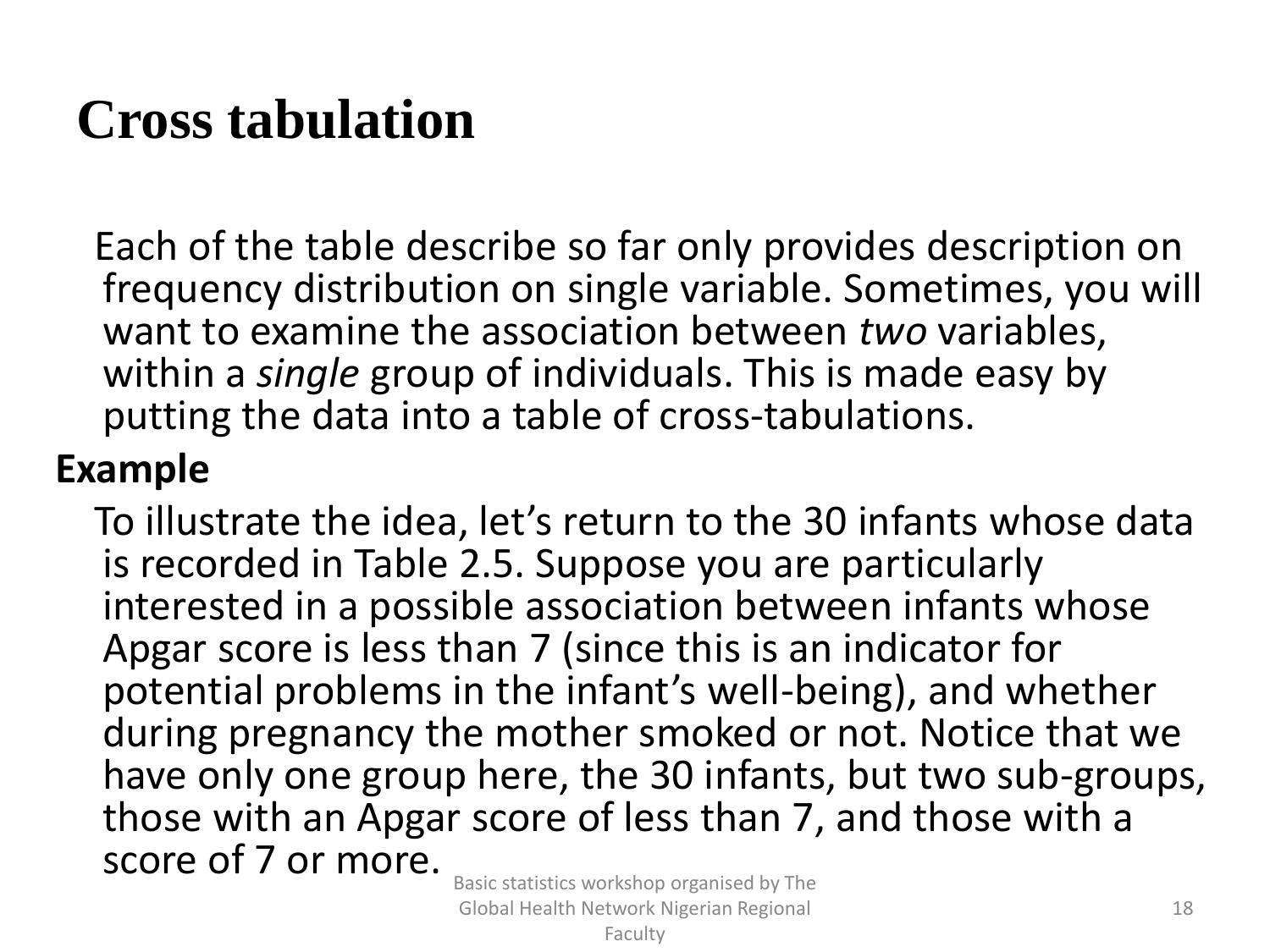|                     |     | <b>Apgar score&lt;7</b> |                |  |  |  |  |  |
|---------------------|-----|-------------------------|----------------|--|--|--|--|--|
|                     |     | Yes                     | N <sub>o</sub> |  |  |  |  |  |
| Mother<br>smoked    | Yes | 8(72.7)                 | 2(10.5)        |  |  |  |  |  |
| during<br>pregnancy | no  | 3(27.3)                 | 17(89.5)       |  |  |  |  |  |

#### **Stata commands**

use "C:\Users\ADIGUM\Desktop\abuja\infant.dta", clear

gen apgar\_score\_gp=apgar\_score

recode apgar\_score\_gp (min/6=1) (7/max=2)

label define apgar\_score\_gp 1 "yes" 2 "no"

label value apgar\_score\_gp apgar\_score\_gp

tab smoked\_during\_preg apgar\_score, col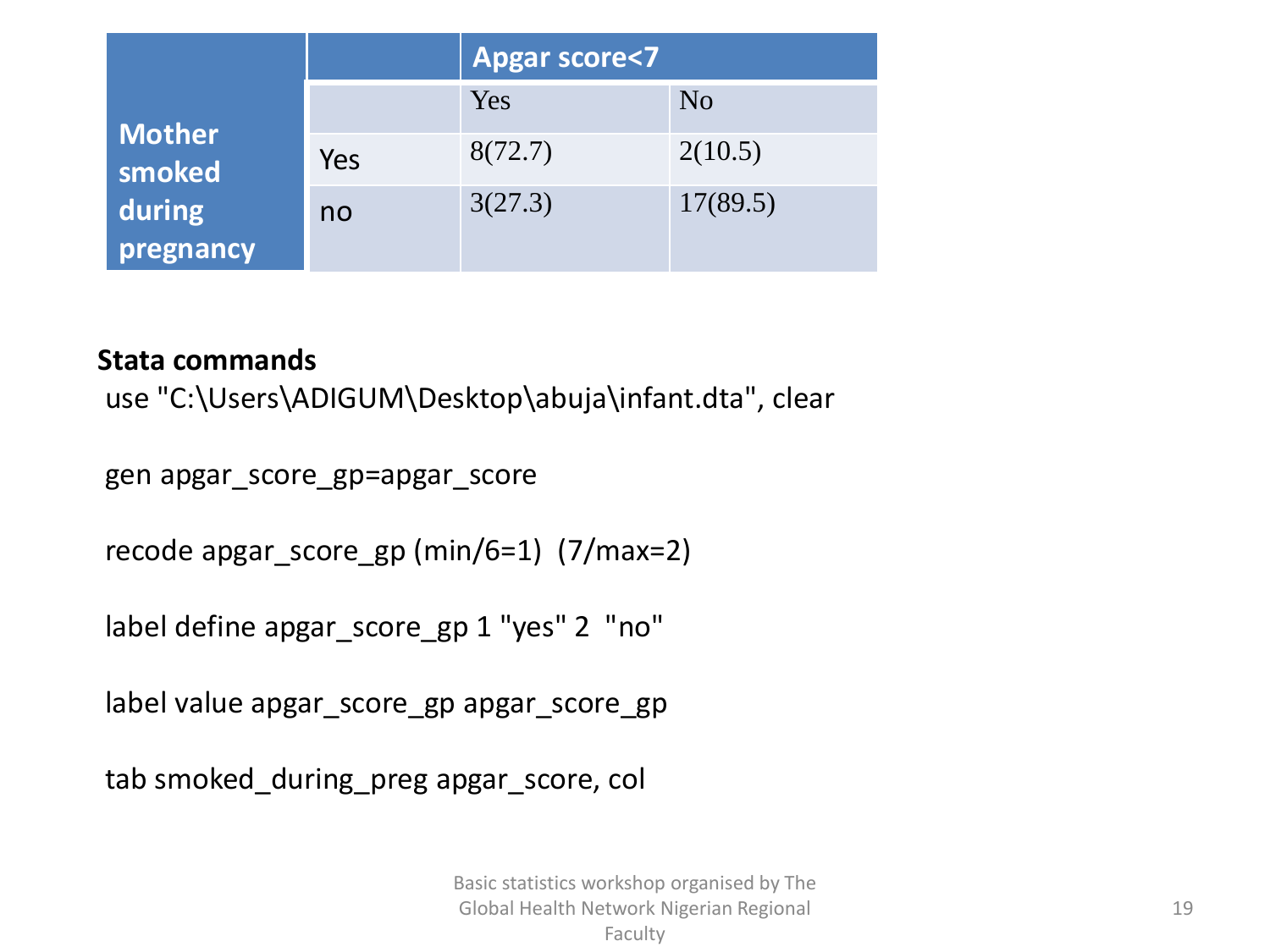# **Exercise**

Use breast cancer.dta to see if there is association between breast cancer diagnosis and parity using categories ('two or fewer children', and 'more than two children').